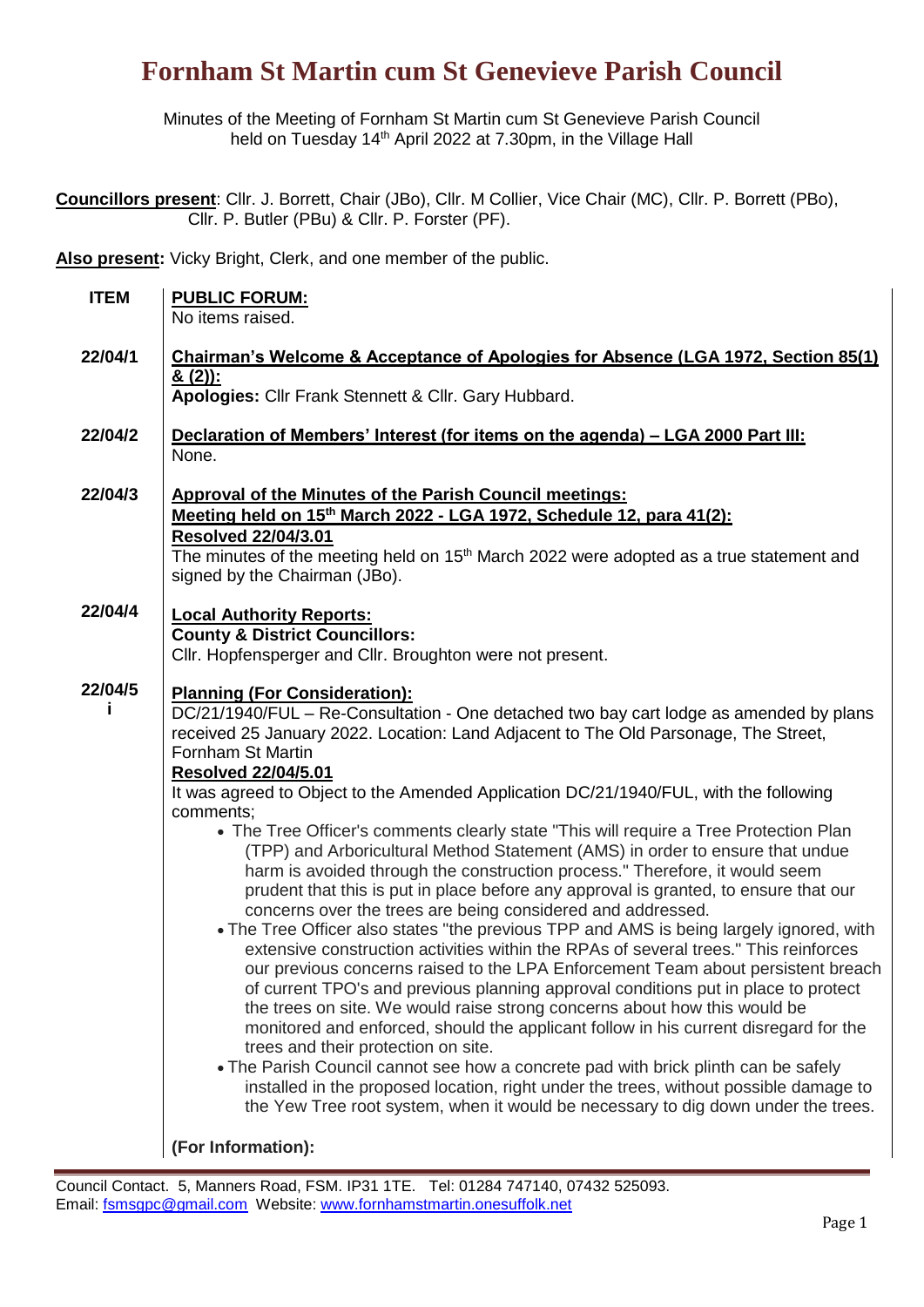Minutes of the Meeting of Fornham St Martin cum St Genevieve Parish Council held on Tuesday 14<sup>th</sup> April 2022 at 7.30pm, in the Village Hall

| ii.         | Update on Enforcement Ref: St Johns Plantation/Golf Course Trees & Outdoor Gym Building<br>Ref: EN/21/0057 - The Clerk is to chase Cllr. Hopfensperger and the Enforcement Team.                                                                                                                                                                                                                                                                                                                                                                                             |
|-------------|------------------------------------------------------------------------------------------------------------------------------------------------------------------------------------------------------------------------------------------------------------------------------------------------------------------------------------------------------------------------------------------------------------------------------------------------------------------------------------------------------------------------------------------------------------------------------|
| iii         | DC/22/0203/HH - - a. front porch b. first floor dormer to front elevation c. rear first floor dormer<br>window and balcony d. chimney to side elevation e. first floor rear roof extension and window<br>f. first floor side window and alterations to existing windows. Location: Burwell House, The<br>Street, Fornham St Martin - Pending                                                                                                                                                                                                                                 |
| iv          | DC/21/1933/FUL – one dwelling with new access. Location: The Lilacs, Old Hall Lane,<br>Fornham St Martin - Pending                                                                                                                                                                                                                                                                                                                                                                                                                                                           |
| $\mathbf v$ | DC/21/2422/HH - detached outbuilding to house pool, gym and plant room. Location: 6<br>Parklands Green, Fornham St Genevieve IP28 6UH - Refused 05.04.2022                                                                                                                                                                                                                                                                                                                                                                                                                   |
| vi          | DC/22/0047/HH - a. extension to existing loft conversion comprising half gable end to be<br>installed to front elevation and full gable installed to rear elevation b. one dormer window to<br>side elevation. Location: 7 Barton Hill, Fornham St Martin IP31 1SN - Approved 22.03.2022                                                                                                                                                                                                                                                                                     |
| vii         | DC/21/2166/VAR - Variation of condition nine of DC/16/2792/FUL to enable the site covering<br>phase two to be occupied for holiday accommodation without a restriction on the length of<br>stay for the change of use of park land to land for siting of 26 additional holiday lodges with<br>access from B1106 - extension to previously approved application SE/05/02293; construction<br>of access road, parking spaces and hardstanding bases and associated landscape planting<br>and infrastructure - Location: Fornham Park Fornham St Genevieve - Refused 16.03.2022 |
| viii        | DC/21/2164/VAR - variation of condition five of DC/15/0662/VAR to enable the site covering<br>phase one to be occupied for holiday accommodation without a restriction on the length of<br>stay for a. change of use of land to nine hole pay and play golf course with changing room<br>facilities and associated landscaping b. 26 timber lodges, manager's lodge and associated<br>Iandscaping - Location: Fornham Park, Fornham St Genevieve - Refused 16.03.2022                                                                                                        |
| ix          | DC/21/2245/FUL - a. one dwelling (following demolition of existing dwelling) b. detached<br>garage/outbuilding c. new vehicular access d. 2.7 metre close boarded acoustic fence -<br>Location Rathkeltair Lodge, Barton Hill, Fornham St Martin - Still pending                                                                                                                                                                                                                                                                                                             |
| 22/04/6     | <b>Highways/Footpaths &amp; Trees:</b><br>Update on Highways Engineer Ward Walk (Date TBC) Ref: Outstanding Highways<br><b>Issues (RH)</b><br>The Clerk is to chase up Cllr. Hopfensperger, to confirm a date for the Walk-about.                                                                                                                                                                                                                                                                                                                                            |
| ij          | VAS Data Update & New SID Unit Update<br>Matthew Kemsley has agreed to do the data collection and also to change the batteries on the<br>VAS units, Cllr. Collier & Cllr. Forster are going to give him training. The Locality Grant of                                                                                                                                                                                                                                                                                                                                      |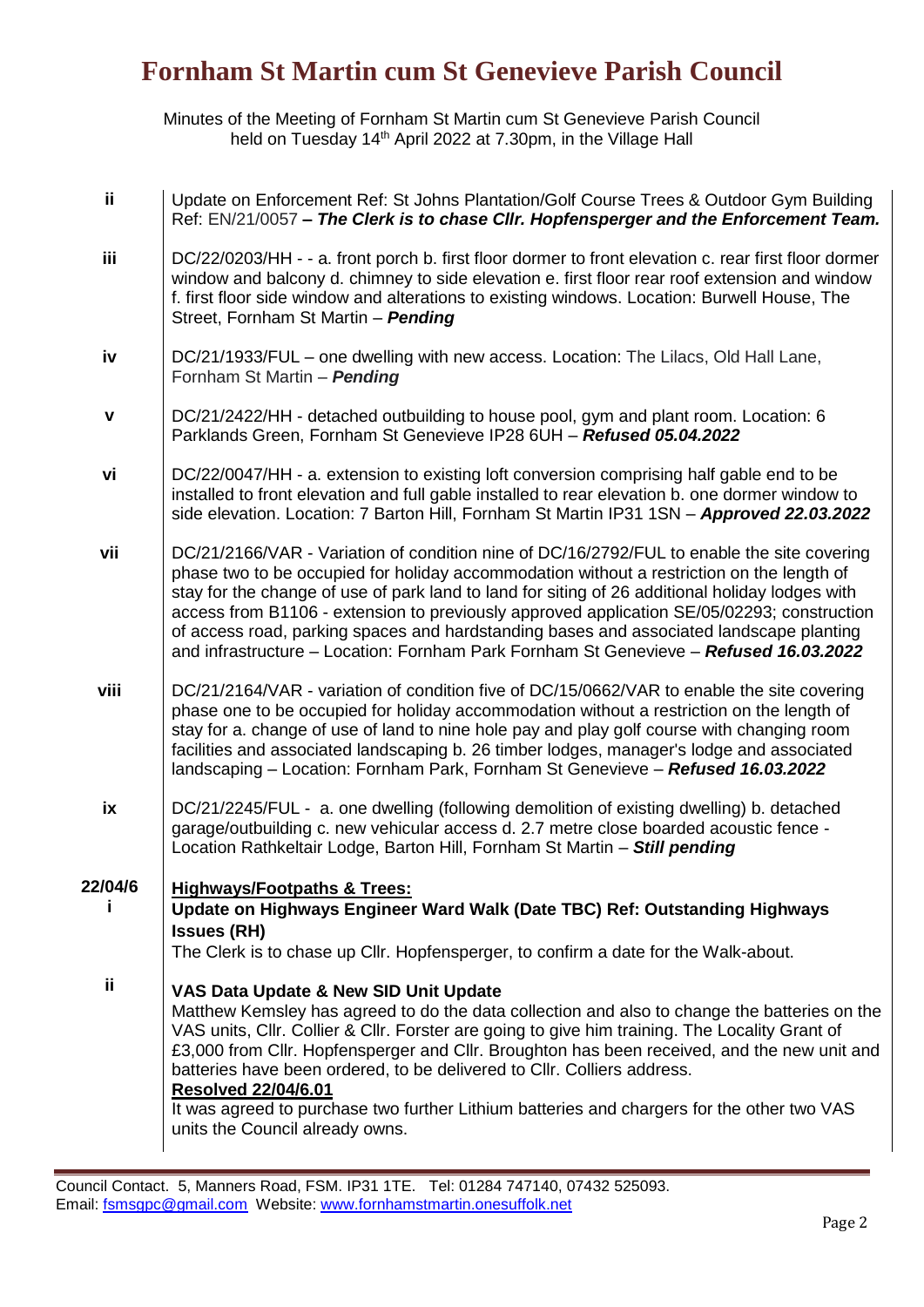Minutes of the Meeting of Fornham St Martin cum St Genevieve Parish Council held on Tuesday 14<sup>th</sup> April 2022 at 7.30pm, in the Village Hall

| iii     | Footpath-cum-cycleway from Barton Hill (A135 Roundabout) to the WSOH (Hub)<br><b>Crossing Safety Update</b>                                                                                                                                                |                      |         |        |  |  |  |  |
|---------|------------------------------------------------------------------------------------------------------------------------------------------------------------------------------------------------------------------------------------------------------------|----------------------|---------|--------|--|--|--|--|
|         | The Clerk is to follow up with Cllr. Hopfensperger regarding our concerns raised with the<br>Project Manager.                                                                                                                                              |                      |         |        |  |  |  |  |
| 22/04/7 | <b>Parish Matters.</b>                                                                                                                                                                                                                                     |                      |         |        |  |  |  |  |
| п       | Weekly Play Area Inspection Reports & Agree rota.<br>No new issues highlighted. Cllr. Borrett (JBo) to carry out the weekly inspections until the May<br>meeting.                                                                                          |                      |         |        |  |  |  |  |
| ij      | <b>Discuss Bark Top-up Quotes for Trim Trail Area</b><br>The Clerk is to get quotes for bark top-up and to repair the timber edging.                                                                                                                       |                      |         |        |  |  |  |  |
| iii     | Discuss quotes & options to reinforce/repair vehicle damage to the playing field<br>entranceway slope<br>It was agreed to defer the quotes and works to the Autumn, after the grass-cutting season.                                                        |                      |         |        |  |  |  |  |
|         |                                                                                                                                                                                                                                                            |                      |         |        |  |  |  |  |
| iv      | Update on Anglian Water Pumping Station - Lark Valley<br>The Clerk is to chase Cllr. Hopfensperger for an update.                                                                                                                                          |                      |         |        |  |  |  |  |
|         | Queens Jubilee                                                                                                                                                                                                                                             |                      |         |        |  |  |  |  |
| v       | <b>Resolved 22/04/7.01</b>                                                                                                                                                                                                                                 |                      |         |        |  |  |  |  |
|         | It was agreed to purchase a bench, following a grant received from the Locality Budgets of<br>Cllr. Hopfensperger and Cllr. Broughton.                                                                                                                     |                      |         |        |  |  |  |  |
|         | Thanks were given to Cllr. Forster and Cllr. Collier for arranging the order and delivery,<br>installation and the commemorative plaque.                                                                                                                   |                      |         |        |  |  |  |  |
| 22/04/8 | Correspondence:<br>None.                                                                                                                                                                                                                                   |                      |         |        |  |  |  |  |
| 22/04/9 | <b>Finance &amp; Policies:</b>                                                                                                                                                                                                                             |                      |         |        |  |  |  |  |
|         | Parish Council Bank Reconciliation from list of payments/receipts                                                                                                                                                                                          |                      |         |        |  |  |  |  |
|         | <b>Resolved 22/04/9.01</b><br>The bank balances and reconciliation of payments and receipts were received and adopted<br>and initialled & signed as such by the Chairman. The bank account balance as of the 31 <sup>st</sup><br>March 2022 is £21,947.12. |                      |         |        |  |  |  |  |
|         |                                                                                                                                                                                                                                                            |                      |         |        |  |  |  |  |
|         |                                                                                                                                                                                                                                                            |                      |         |        |  |  |  |  |
| ii.     |                                                                                                                                                                                                                                                            |                      |         |        |  |  |  |  |
|         | Cheques for signing and approval and to authorise payment of outstanding invoices<br><b>Resolved 22/04/9.02</b><br>It was agreed to approve payments of outstanding invoices as below and cheques were<br>signed by Cllr. M. Collier & Cllr. P. Forster.   |                      |         |        |  |  |  |  |
|         |                                                                                                                                                                                                                                                            |                      |         |        |  |  |  |  |
|         | <b>SALC</b>                                                                                                                                                                                                                                                | Membership<br>22/23  | £543.93 | 002265 |  |  |  |  |
|         | V Bright                                                                                                                                                                                                                                                   | Mileage &<br>postage | £7.11   | 002266 |  |  |  |  |